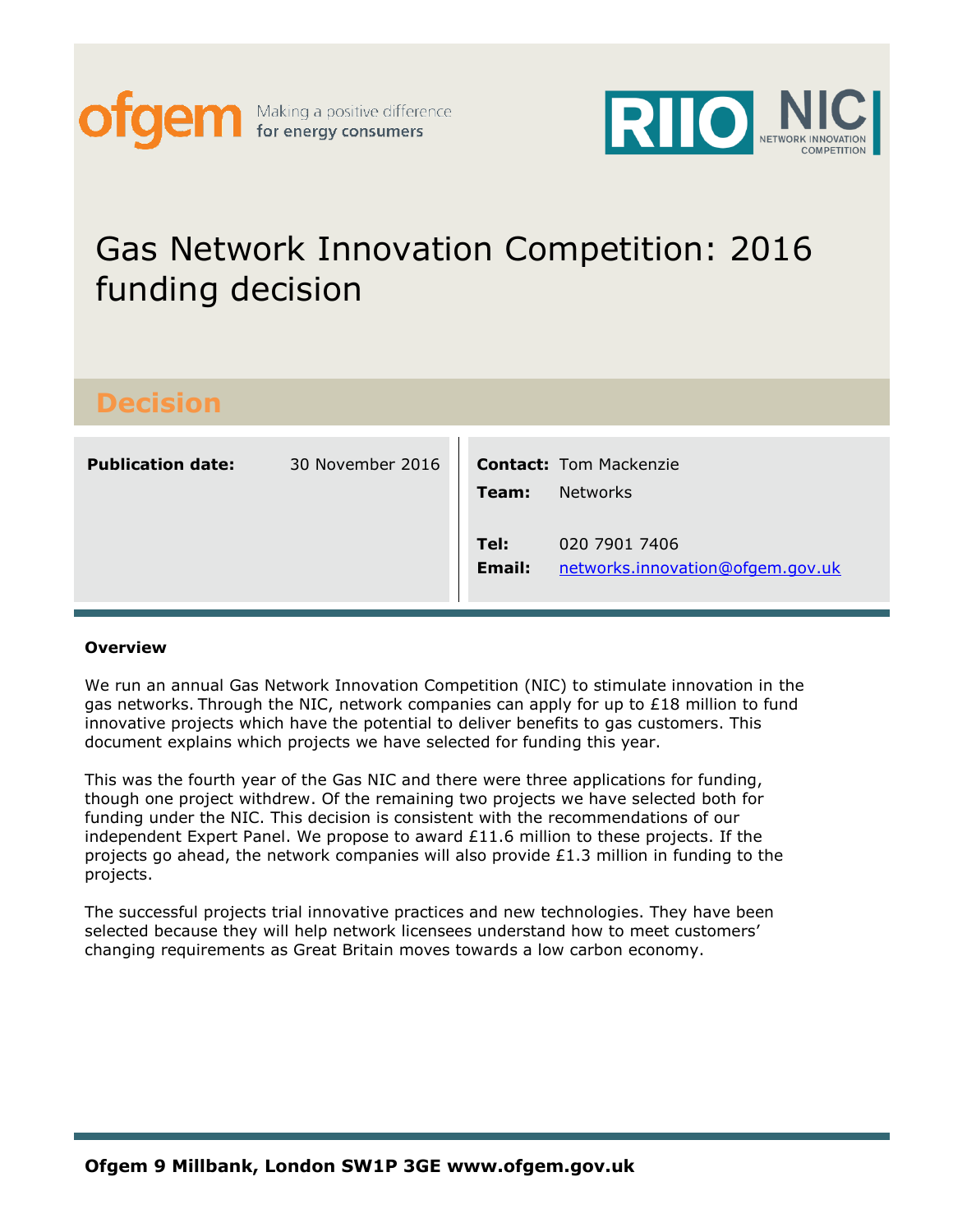# **Context**

Gas network companies have a fundamental role in supporting the delivery of a low carbon economy while contributing to maintaining safe, secure and reliable energy supplies at long-term value for money to consumers. Innovation is crucial to meeting these outcomes by challenging business as usual and enabling a more rapid pace of change in the sector.

Gas network companies will need to innovate in the way they design, plan, and operate their networks, delivering the services that customers want. The Gas NIC is designed to help stimulate this innovation. It provides up to £18 million of funding each year to encourage gas network licensees to run trials of new technology and different commercial and network operating arrangements.

Gas network operators will gain understanding from these trials, which they will then be able to apply to the specific challenges they face. This should bring environmental benefits as well as cost savings to gas customers in the future.

This year's Gas NIC has been run in parallel with our Innovation Review. As part of which we will shortly be publishing a consultation on governance changes to the Gas and Electricity NICs. None of the proposed measures being consulted on affect our NIC funding decision this year, but some will affect next year's competition should they be implemented.

## Associated documents

Gas NIC Governance Document [https://www.ofgem.gov.uk/sites/default/files/docs/2015/07/gas\\_nic\\_2-1\\_stat\\_con.pdf](https://www.ofgem.gov.uk/sites/default/files/docs/2015/07/gas_nic_2-1_stat_con.pdf)

#### RIIO-T1 Strategy Decision

[https://www.ofgem.gov.uk/publications-and-updates/decision-strategy-next](https://www.ofgem.gov.uk/publications-and-updates/decision-strategy-next-transmission-price-control-riio-t1)[transmission-price-control-riio-t1](https://www.ofgem.gov.uk/publications-and-updates/decision-strategy-next-transmission-price-control-riio-t1)

RIIO-GD1 Strategy Decision

[https://www.ofgem.gov.uk/publications-and-updates/decision-strategy-next-gas](https://www.ofgem.gov.uk/publications-and-updates/decision-strategy-next-gas-distribution-price-control-riio-gd1)[distribution-price-control-riio-gd1](https://www.ofgem.gov.uk/publications-and-updates/decision-strategy-next-gas-distribution-price-control-riio-gd1)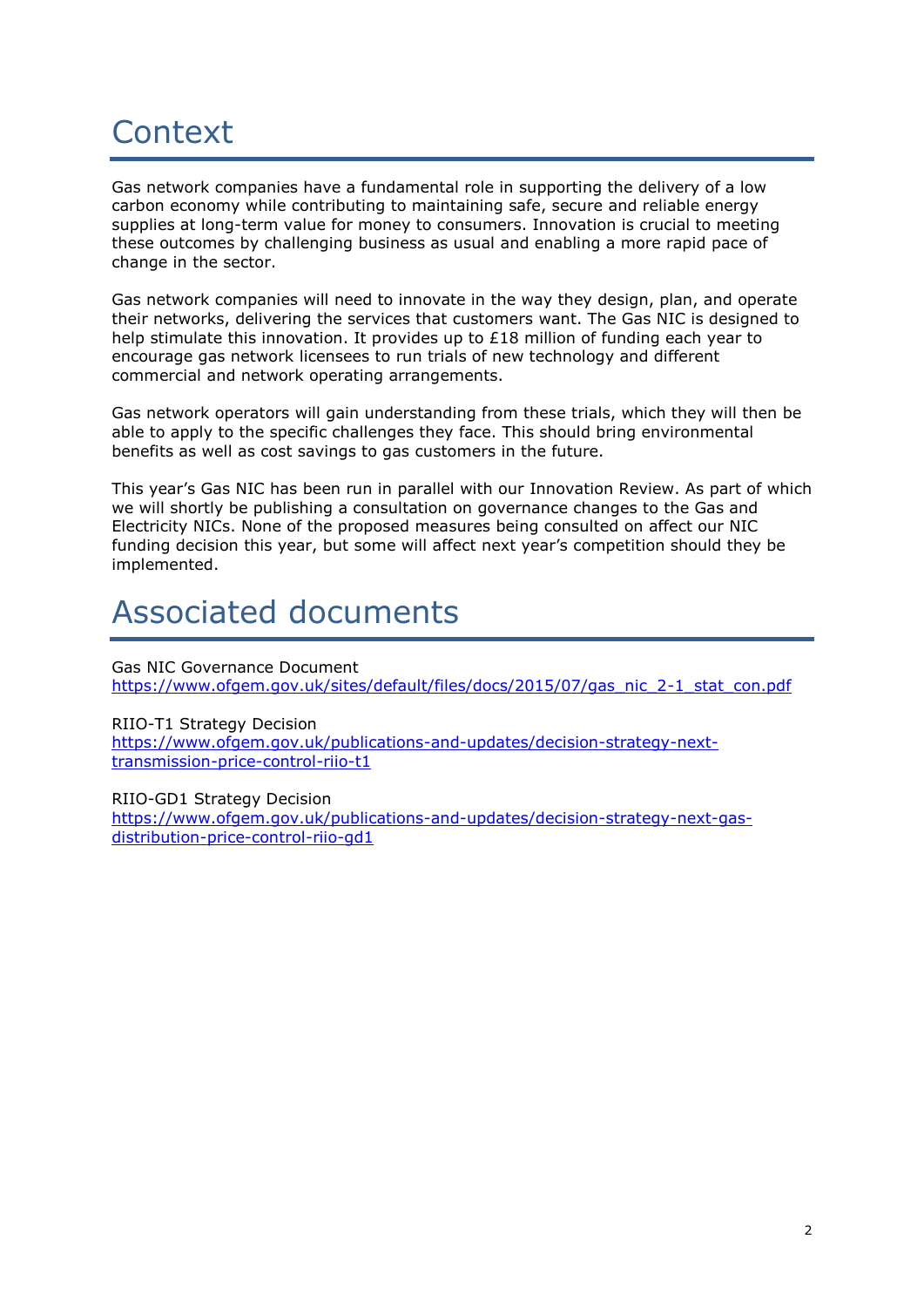## **Contents**

| <b>Contents</b>                                      | 3  |
|------------------------------------------------------|----|
| <b>Executive summary</b>                             | 4  |
| 1. Introduction                                      | 5  |
| Purpose                                              | 5  |
| How the NIC works                                    | 5  |
| The 2016 competition                                 | 6  |
| 2. Decision                                          | 7  |
| Feedback on this year's competition                  | 10 |
| 3. Next Steps                                        | 12 |
| Future competitions and our Innovation Review        | 12 |
| Funding of selected projects                         | 12 |
| Monitoring of projects and dissemination of learning | 12 |
| Appendix 1 – NIC evaluation criteria                 | 14 |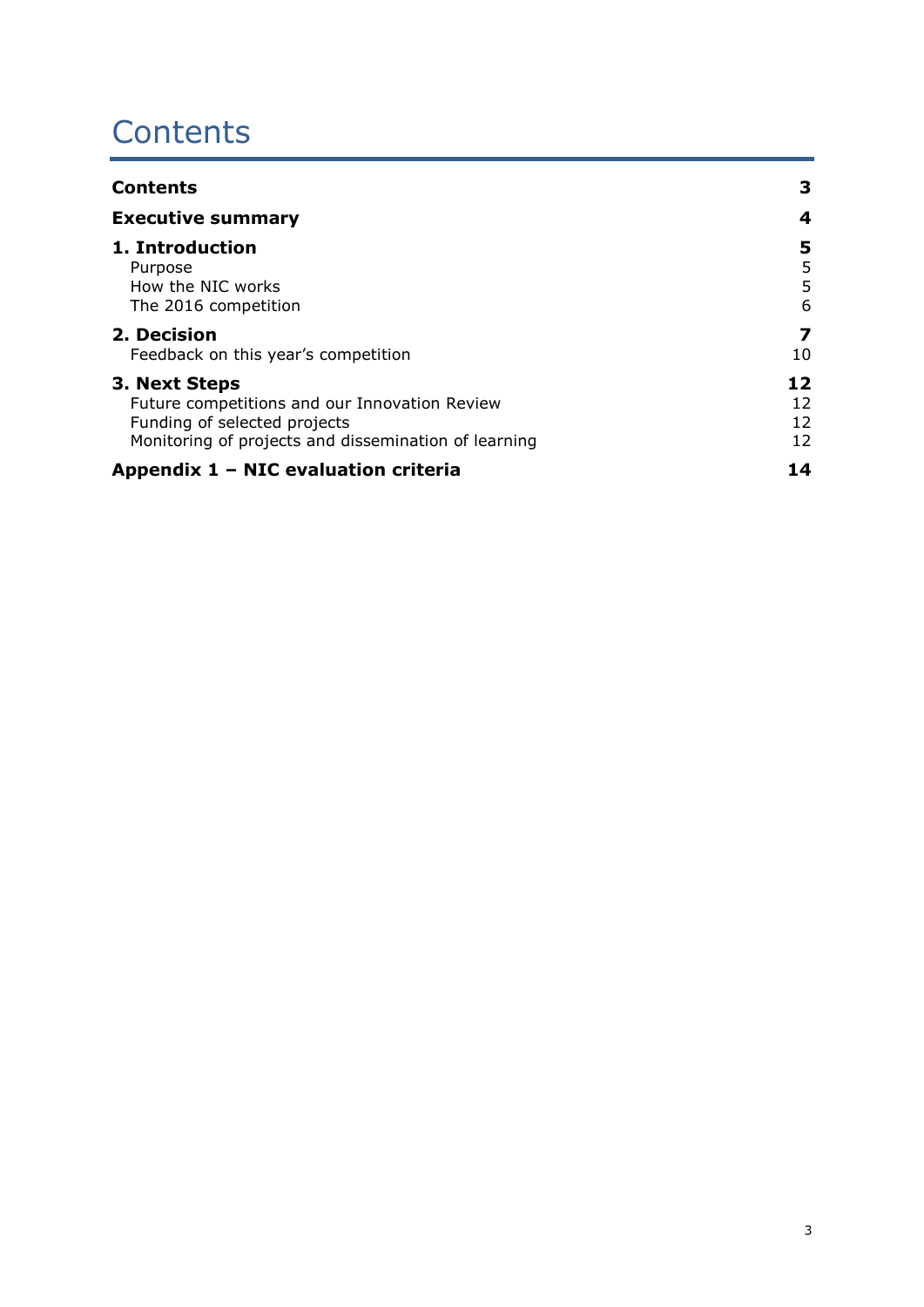## Executive summary

The Gas NIC encourages network companies to innovate in the design, development and operation of their networks and to engage with third parties in doing so. It provides up to £18 million of funding for a small number of large-scale innovation projects. Trials financed through the NIC will create knowledge for all licensees that will also be made available to all interested parties. This brings potential environmental benefits and cost savings for current and future gas customers.

This document contains our decisions on the projects to which we have decided to award NIC funding. This is the fourth year of the Gas NIC and we received two submissions requesting a total of £11.6 million of the £18 million available funding. We have selected both projects for funding.

| <b>2016 Gas NIC Projects</b>                                                                                                                                         | <b>NIC</b><br>funding<br>awarded |
|----------------------------------------------------------------------------------------------------------------------------------------------------------------------|----------------------------------|
| <b>HyDeploy -</b> will demonstrate on Keele University's private network that natural gas                                                                            | £6.8m                            |
| containing levels of hydrogen (10% to 20%) beyond those permitted by the current<br>safety standards (0.1%) can be distributed and utilised safely. The project will |                                  |
| provide evidence to contribute towards the case for allowing increased use of                                                                                        |                                  |
| hydrogen on the network.                                                                                                                                             |                                  |
| Submitted by National Grid Gas Distribution (NGGD)                                                                                                                   |                                  |
| Future Billing Methodology - Great Britain has relied predominantly on North Sea                                                                                     | f4.8m                            |
| gas since the 1970s with regulations and the billing regime designed for this stable                                                                                 |                                  |
| and reliable source of gas. The supply market is changing with more gases of                                                                                         |                                  |
| differing qualities, such as biomethane, being injected into the network. The current                                                                                |                                  |
| billing methodology isn't optimised to cater for significantly different quality gases.                                                                              |                                  |
| This project will develop options that may lead to new gas billing methodologies to                                                                                  |                                  |
| better reflect the world of more varied gas qualities.                                                                                                               |                                  |
| Submitted by NGGD                                                                                                                                                    |                                  |

We assessed the project proposals against the evaluation criteria outlined in the NIC Governance Document. $<sup>1</sup>$  In reaching the decision to fund both projects we were advised</sup> by an independent Expert Panel, which reviewed the project submissions, posed questions to the network companies and reviewed the responses. The Expert Panel recommended that both projects should be provided with funding; we agree with the Expert Panel's recommendations. We plan to place an additional condition on Future Billing Methodology to ensure it delivers good value to gas customers.

In December 2016 we will issue NGGD a document explaining the terms it will have to comply with as a condition of receiving the NIC funding for each project. NGGD will have to act subject to the terms of this document before the projects can progress.

We will shortly be publishing our Innovation Review consultation. As part of the separate consultation we are seeking views on proposed changes to the NIC governance arrangements as well the Electricity NIC funding level. The overall aim of the proposed changes is to ensure that the NIC continues to deliver value for money for customers and drives culture change within the network companies that we regulate. Subject to the outcome that consultation, some of the measures are expected to take effect in the 2017 competition and others would be implemented in time for the 2018 competition.

**.** 

 $1$  Our Governance Document and criteria have been formulated in line with our principal objectives and general statutory duties.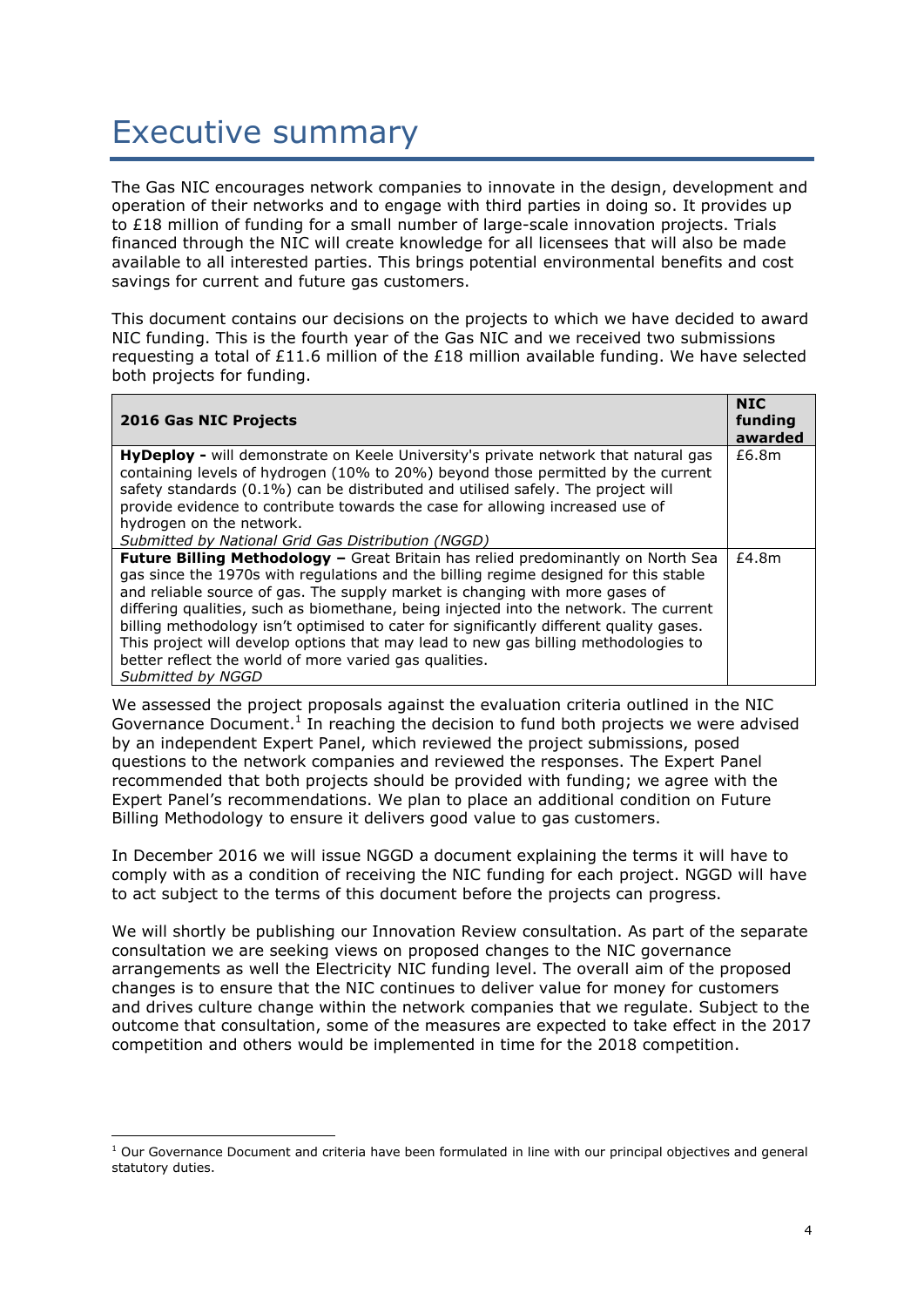# 1. Introduction

#### **Chapter summary**

We describe the background, structure and process of the Gas NIC, including how we and the Expert Panel have evaluated the projects.

### **Purpose**

1.1. This document explains our decisions on the applications we received for the fourth Gas NIC.<sup>2</sup> We assessed the projects against the evaluation criteria in the Gas NIC Governance Document<sup>3</sup>, as well as against our principal objective set out in the Gas Act 1986 and against our wider statutory duties.

- 1.2. We have published other documents alongside this decision. These are:
	- The full submissions for each NIC project, produced by the network companies.
	- The Expert Panel's recommendation report on which projects to fund.
	- The network companies' answers to questions raised by us, the independent technical consultants (who evaluated parts of the projects) and the Expert Panel during the process.

### **How the NIC works**

**.** 

1.3. The Gas NIC encourages network companies to innovate in the way they design, develop and operate their networks. It is an annual competition which provides up to £18 million of funding to a small number of large-scale innovation projects.

1.4. The Gas NIC Governance Document sets out the scheme's governance and administration.

1.5. The annual competition starts when network companies submit project proposals in the Initial Screening Process (ISP). It is open to applications from gas distribution networks (GDNs), the gas transmission licensee – National Grid Gas Plc (National Transmission System) (NGG NTS), and independent gas transporters.

1.6. During the ISP, we consider whether these proposals are eligible for funding based on the requirements set out in the NIC Governance Document (including low carbon or environmental benefits and value for money for customers). Only eligible projects may progress to the full submission stage.

1.7. At the full submission stage, we appoint an independent Expert Panel to advise us on whether to provide NIC funding.<sup>4</sup> The Expert Panel consists of people with specific expertise in the energy networks, environmental policy, technical and engineering issues, economics and finance, and consumer issues. The Expert Panel assesses each project against the evaluation criteria set out in the NIC Governance Document – a

<sup>&</sup>lt;sup>2</sup> This document constitutes both notice of and reasons for our decision as required under section 38A of the Gas Act 1986.

[https://www.ofgem.gov.uk/sites/default/files/docs/2015/07/gas\\_nic\\_2-1\\_stat\\_con.pdf](https://www.ofgem.gov.uk/sites/default/files/docs/2015/07/gas_nic_2-1_stat_con.pdf)

<sup>4</sup> The biographies of the Expert Panel can be found here: [https://www.ofgem.gov.uk/network-regulation-riio](https://www.ofgem.gov.uk/network-regulation-riio-model/network-innovation/gas-network-innovation-competition/gas-nic-expert-panel)[model/network-innovation/gas-network-innovation-competition/gas-nic-expert-panel](https://www.ofgem.gov.uk/network-regulation-riio-model/network-innovation/gas-network-innovation-competition/gas-nic-expert-panel)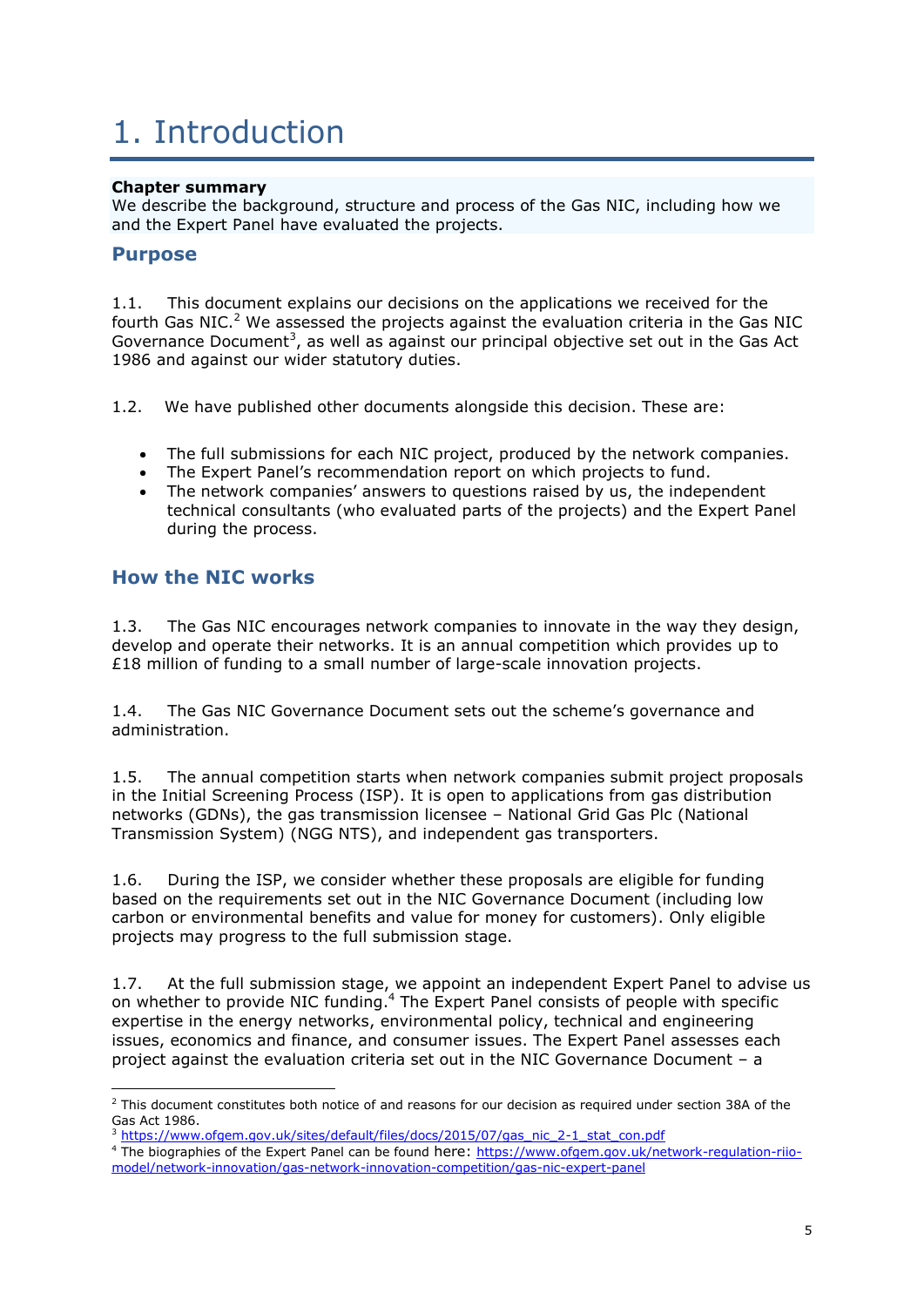summary is also given in Appendix 1. It then produces a report (published alongside this decision) on which projects it thinks should be given funding. We consider this report, but the decision on which projects to fund is ultimately ours and our decision could differ from the Expert Panel's recommendations.

## **The 2016 competition**

**.** 

1.8. This year's competition began with the ISP in April 2016. We received three submissions. We accepted them all; however NGG NTS subsequently withdrew its Haven Energy Bridge Project before the full submission stage.<sup>5</sup> The remaining two projects made full submissions by the August 2016 deadline. The combined NIC funding requested was £11.6 million of the available £18 million.

1.9. The Expert Panel reviewed the network companies' submissions. It also met the participating network companies and their project partners twice. Where aspects of the submissions required clarification, the network companies could resubmit their proposals. The Expert Panel made its recommendations based on the final submissions and submitted its recommendation report to us in late October 2016.

1.10. We also appointed Frazer-Nash as the technical consultants for this year's competition to support the Expert Panel. The consultants attended most of the meetings during the process, including all the meetings that the Expert Panel had with the companies. The consultants were directed by the Expert Panel to advise, and challenge, the companies on specific technical aspects of each project. We, the consultants, and the Expert Panel also asked questions of the companies throughout the process.

1.11. We assessed the projects, taking into account the Expert Panel's recommendations and the evaluation criteria, to decide which projects should receive funding. Our decision on which projects to fund is contained in Chapter 2.

1.12. The Expert Panel's recommendation report, the full submissions, and the questions and answers are published alongside this document.<sup>6</sup>

<sup>5</sup> The Haven Energy Bridge project aimed to demonstrate the first GB injection of hydrogen into the high pressure transmission grid. The ISP is available here: [https://www.ofgem.gov.uk/publications-and](https://www.ofgem.gov.uk/publications-and-updates/gas-nic-year-four-screening-submission-haven-energy-bridge-national-grid-gas-transmission)[updates/gas-nic-year-four-screening-submission-haven-energy-bridge-national-grid-gas-transmission](https://www.ofgem.gov.uk/publications-and-updates/gas-nic-year-four-screening-submission-haven-energy-bridge-national-grid-gas-transmission) <sup>6</sup> All the documents are on our NIC website[: https://www.ofgem.gov.uk/network-regulation-riio](https://www.ofgem.gov.uk/network-regulation-riio-model/network-innovation/gas-network-innovation-competition)[model/network-innovation/gas-network-innovation-competition](https://www.ofgem.gov.uk/network-regulation-riio-model/network-innovation/gas-network-innovation-competition)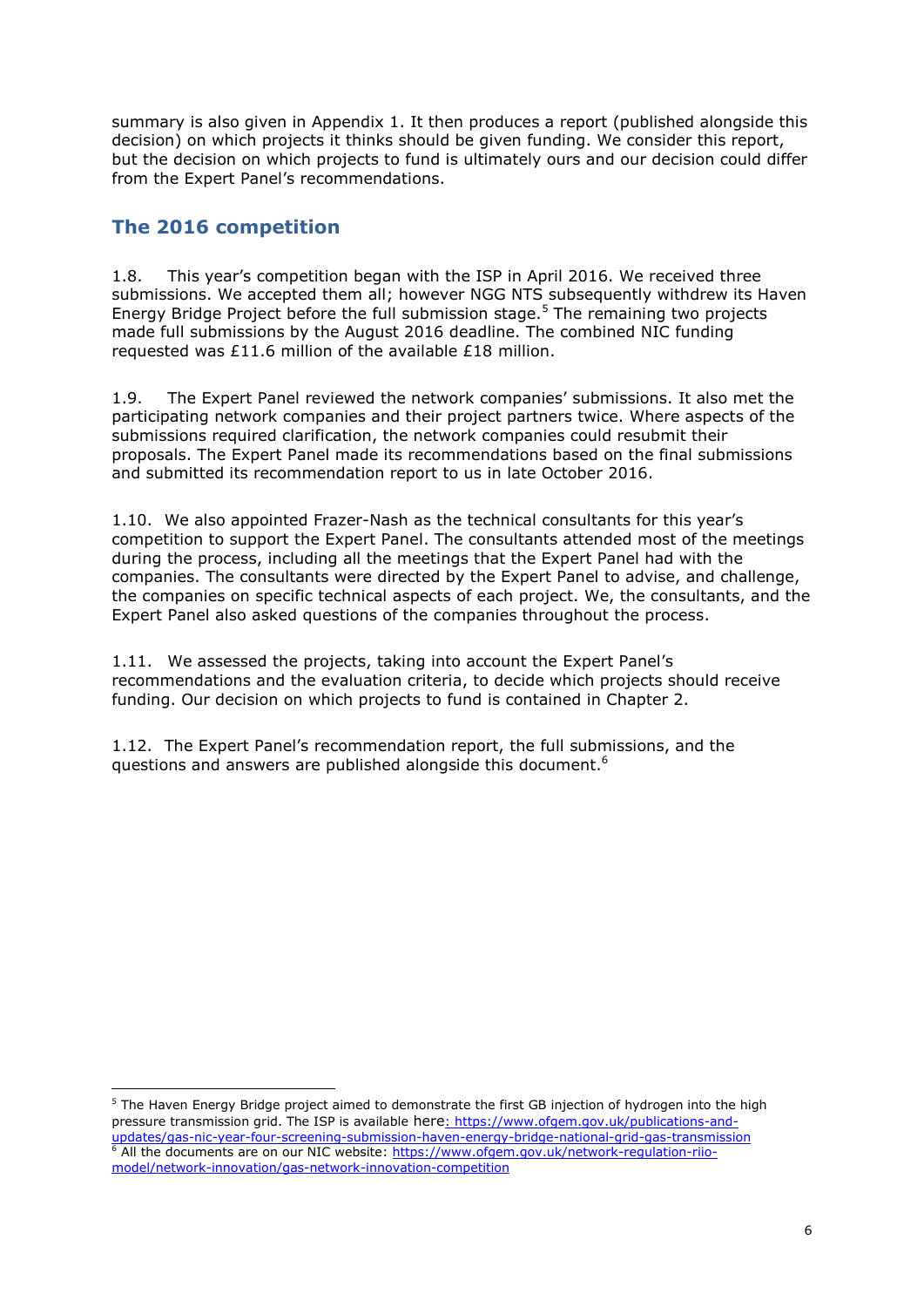# 2. Decision

#### **Chapter summary**

We have decided to fund both of the full submissions we received. We have decided to place an additional condition on one of the projects. In total we are approving just under £12 million of funding.

2.1. We have considered all of the evidence provided by the network companies and the Expert Panel's recommendations against the evaluation criteria and against our principal objective set out in the Gas Act 1986 and against our statutory duties. We have decided to:

- Fund HyDeploy as submitted.
- Award the funding requested to the Future Billing Methodology project, but require an additional condition to be complied with by the network company before the project can proceed. This is to ensure value for money for customers and that the funding is being spent efficiently. We explain the additional condition below.

2.2. The Expert Panel's 'Gas NIC 2016 Report and Recommendations', published alongside this document, provides its assessment of each project against the NIC evaluation criteria and should be read alongside this decision document. We broadly agree with the Expert Panel's assessment of all the projects and its reasons and recommendations on which projects to fund.

2.3. Below we summarise the reasons for our decisions.

#### *HyDeploy – National Grid Gas Distribution: NIC Funding £6.8 million, other funding £0.8 million*

#### *Overview*

2.4. HyDeploy will demonstrate, on Keele University's private gas network, that natural gas containing levels of hydrogen (10-20%) beyond those permitted by current safety standards (0.1%) can be distributed and utilised safely and efficiently. The project will provide evidence to contribute towards the case for allowing increased use of hydrogen on the network.

#### *Summary of assessment and decision*

2.5. The Expert Panel thought that the project is timely, well thought through and offers a significant step towards decarbonising heat in Great Britain at a potentially lower cost to the consumer than alternative routes such as electrification of heat. The choice of project partners is also strong, particularly the project's close collaboration with the Health and Safety Laboratory (given its links with the Health and Safety Executive) and academics at Keele University. It also has strong endorsement from stakeholders, including the Committee on Climate Change. The Expert Panel recommended that we fund the project.

2.6. We agree with the Expert Panel's report and consider that the HyDeploy project performed well across all of the evaluation criteria and that it should be funded. In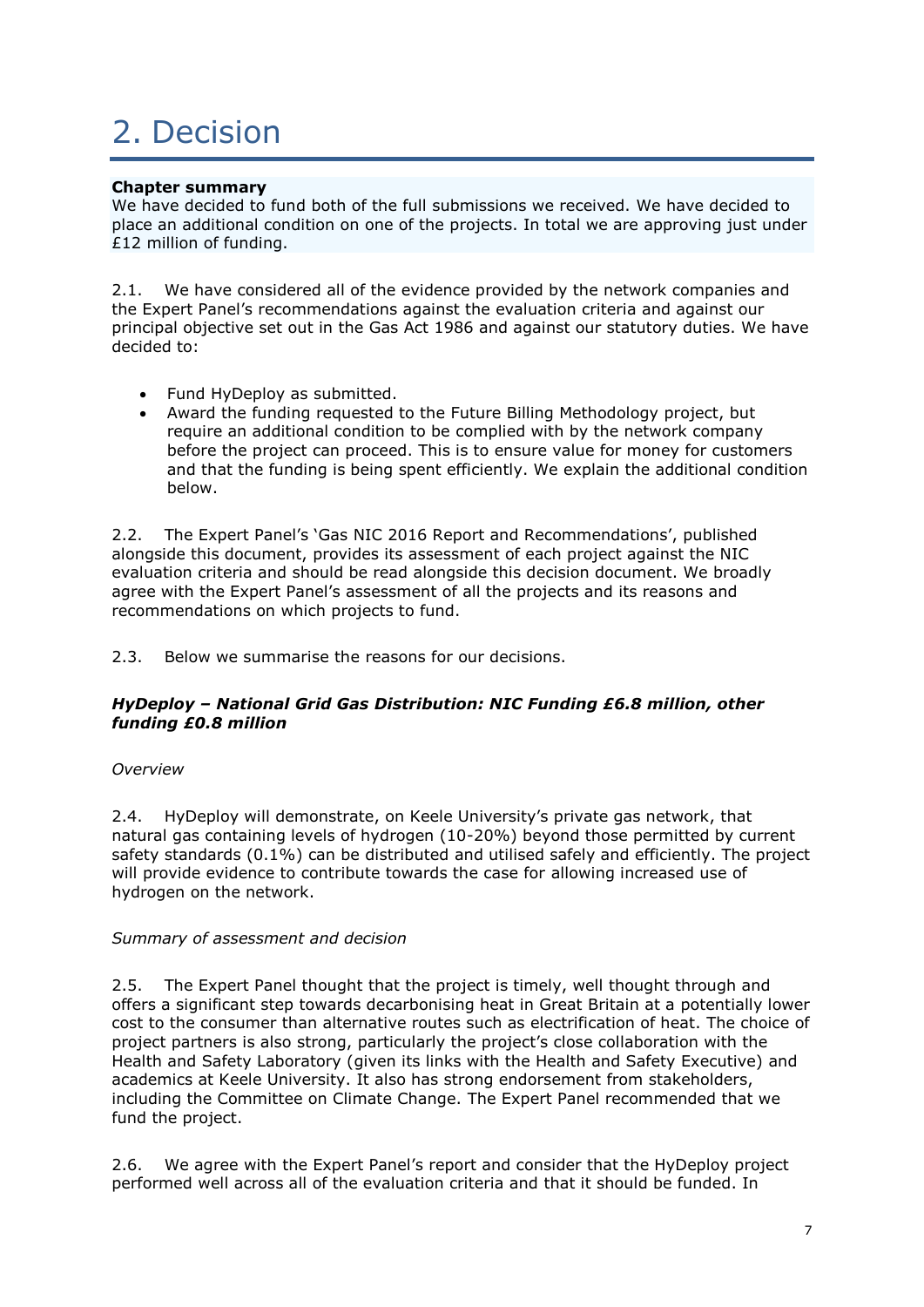particular, we agree with Expert Panel's views on the project's strong performance under the relevant and timely, robust methodology and involvement of project partners evaluation criteria.

2.7. The project is relevant and timely as it will contribute to the important area of establishing what role hydrogen can play in decarbonising heat. In addition, it generates knowledge which will be important for us, and networks companies, looking ahead to the next price control (RIIO 2) and wider work looking at the future of the gas network.

2.8. The project is innovative. It would be the first practical deployment of hydrogen onto a live gas network since the 1970s following the move to North Sea gas. We anticipate that HyDeploy would not be undertaken as part of business as usual by the network companies. It is unlikely that the issues would be considered if the network companies continued to operate their networks using natural gas and there are limited direct financial benefits for them from undertaking the project.

2.9. Under the environmental and financial benefits evaluation criterion, the case for this project is good. Carbon emissions can be reduced by lowering the carbon content of gas through blending with hydrogen. If successful, permitting hydrogen on the network at the levels proposed has the potential to facilitate between 15 and 29TWh per year of decarbonised heat in Great Britain.<sup>7</sup> Furthermore, compared with alternative solutions to decarbonise heat, such as through electrification via heat pumps, the ability to put blended hydrogen onto the gas network offers the potential for substantial customer benefits.<sup>8</sup> These benefits arise from the ability of hydrogen to be delivered to end consumers using the existing gas network and existing household appliances.

2.10. Based on the project's net benefits, it is seen to offer good value for money to gas customers. Using Keele University's large private gas network is at an appropriate scale and has strong support from stakeholders. NGGD has also improved the value for money of this project by committing that the equipment used to produce hydrogen will either be reused for a future successful NIC project or the supplier will buy it back and return the proceeds to customers.

2.11. While success in this project won't lead to an instant rollout of higher hydrogen content gas onto the network, network companies consider it an important part of a roadmap of projects needed to establish what role hydrogen can play in the future of the gas networks in a low carbon economy.

2.12. The project has a robust methodology and clear plan of other trials (beyond this project) that are required to facilitate rollout, with the next step envisaged to be a trial on a public network. Realising the benefits outlined above is also dependent on the supply side of hydrogen developing on an industrial scale, including low carbon production of hydrogen. Since the project requires direct interaction with consumers, we expect NGGD to conduct a robust consumer engagement programme to ensure that the interests of consumers are fully protected.

**.** 

 $7$  NGGD estimates that levels of hydrogen between 10 and 20% in the GB distribution system would save between 60 and 119 million tonnes  $CO2<sub>e</sub>$  by 2050 on a cumulative basis.

<sup>8</sup> NGGD estimates cumulative financial benefits to customers of between £3 billion and £8 billion by 2050, relative to the scenario where decarbonised heat is delivered through electrification (air-source heat pumps).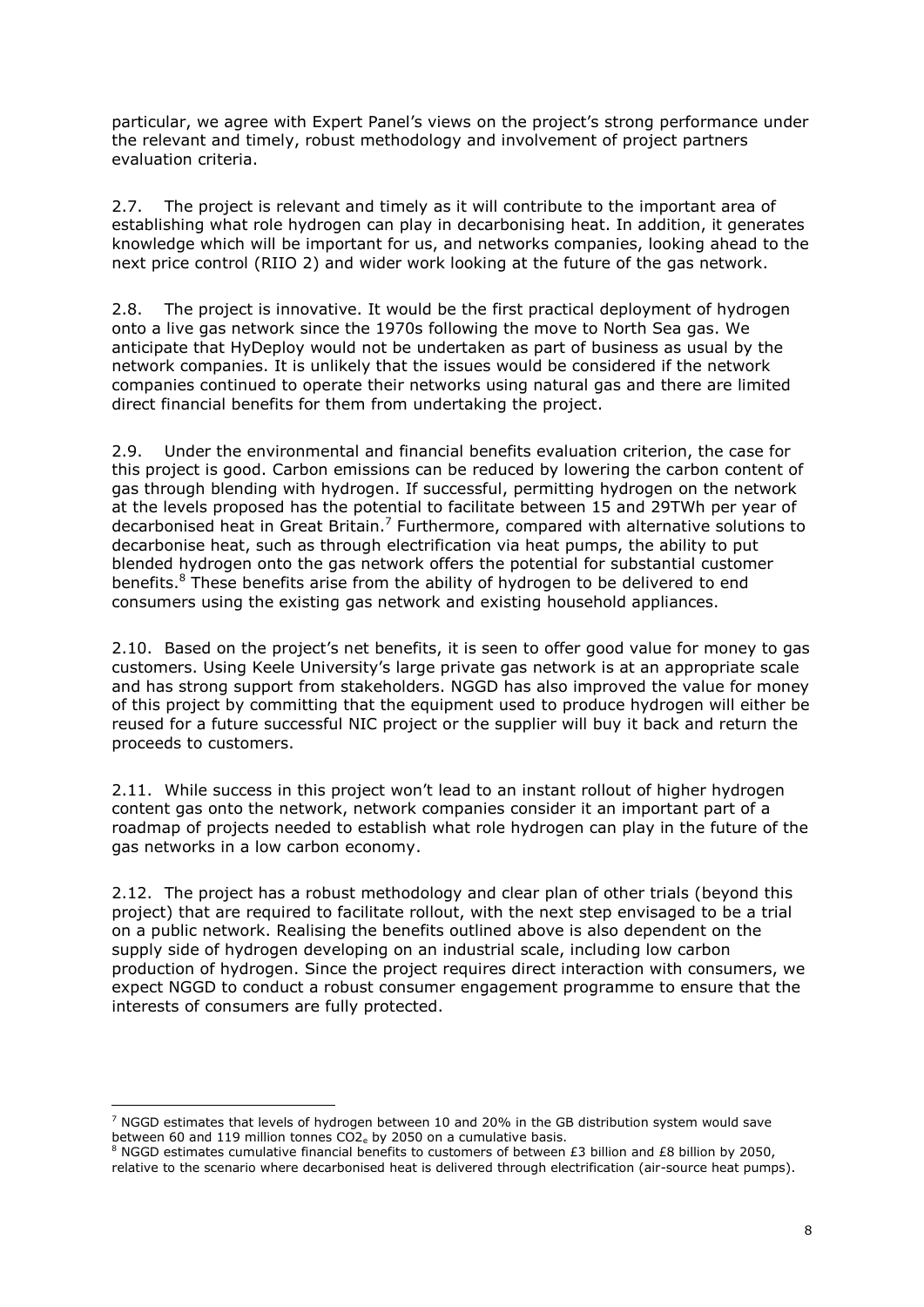#### *Future Billing Methodology – National Grid Gas Distribution: NIC Funding £4.8 million (subject to an additional condition), other funding £0.5 million*

#### *Overview*

2.13. Great Britain has relied predominantly on North Sea gas since the 1970s with regulations and the billing regime designed for this stable and reliable source of gas. The supply market is changing with gases of differing qualities, such as liquefied natural gas and biomethane, being injected into the network. The current billing methodology isn't optimised to cater for significantly different quality gases and this project will develop options for new gas billing methodologies.

#### *Summary of assessment and decision*

2.14. The Expert Panel supported the aims of the project and, in particular, considered that it performed well under the relevant and timely, and innovation evaluation criteria. They welcomed that it addressed commercial challenges facing the gas industry as it evolves to accommodate different sources of gas. The Expert Panel also highlighted that there is a need for innovation in the billing methodology to minimise the cross subsidy between consumers receiving different qualities of gas that exists under the current regime. We agree with the Expert Panel that the project is innovative. It largely focuses on regulatory and commercial innovation to develop options for new gas billing methodologies.<sup>9</sup>

2.15. A key benefit of the project to customers is to help to open the gas network to greater low carbon gas sources by reducing the need for expensive and carbon intensive processing (adding propane) that is currently needed. We consider this as important and timely to help decarbonise the heat sector and to meet the UK's commitments to reduce carbon emissions through the Climate Change Act. Under the financial and environmental benefits evaluation criterion, the potential size of the benefits are reasonable, but will be refined during the project, with a key deliverable being a detailed cost benefit analysis of the options for potential future implementation.<sup>10</sup>

2.16. The Expert Panel had some reservations under the value for money and robust methodology criteria. Its concern stemmed from uncertainty over the extent of the proposed field work $^{11}$  required for the project to justify changes to the billing methodology. Until the initial stakeholder engagement phase $^{12}$  (over the first year of the project) has been completed, it will not be clear if the field trials are required and/or are adequate to justify a change in the billing methodology. The Expert Panel noted that the project would have been strengthened by more upfront stakeholder engagement to help justify the project through industry support.

1

<sup>9</sup> The sensors used to measure the spread of biomethane through the gas network are also innovative and represent an effective way of doing this without needing to make changes to the existing rules and regulations governing the billing of gas.

 $10$  NGGD estimates, using conservative assumptions on the level of low carbon gases connecting to the network, that reducing the need for propanation could deliver cumulative financial benefits of around £170 million by 2050 to customers, principally low carbon gas producers. Some of this would be expected to flow to end consumers.

<sup>&</sup>lt;sup>11</sup> The proposed field trials will measure the zone of influence of biomethane at two sites using oxygen sensors. The gas quality can be inferred from these measurements. The measurements will be used to validate the use of existing network models to create charging areas and allocate the quality of gas received within an area.

<sup>&</sup>lt;sup>12</sup> Work Pack 1 in the full submission.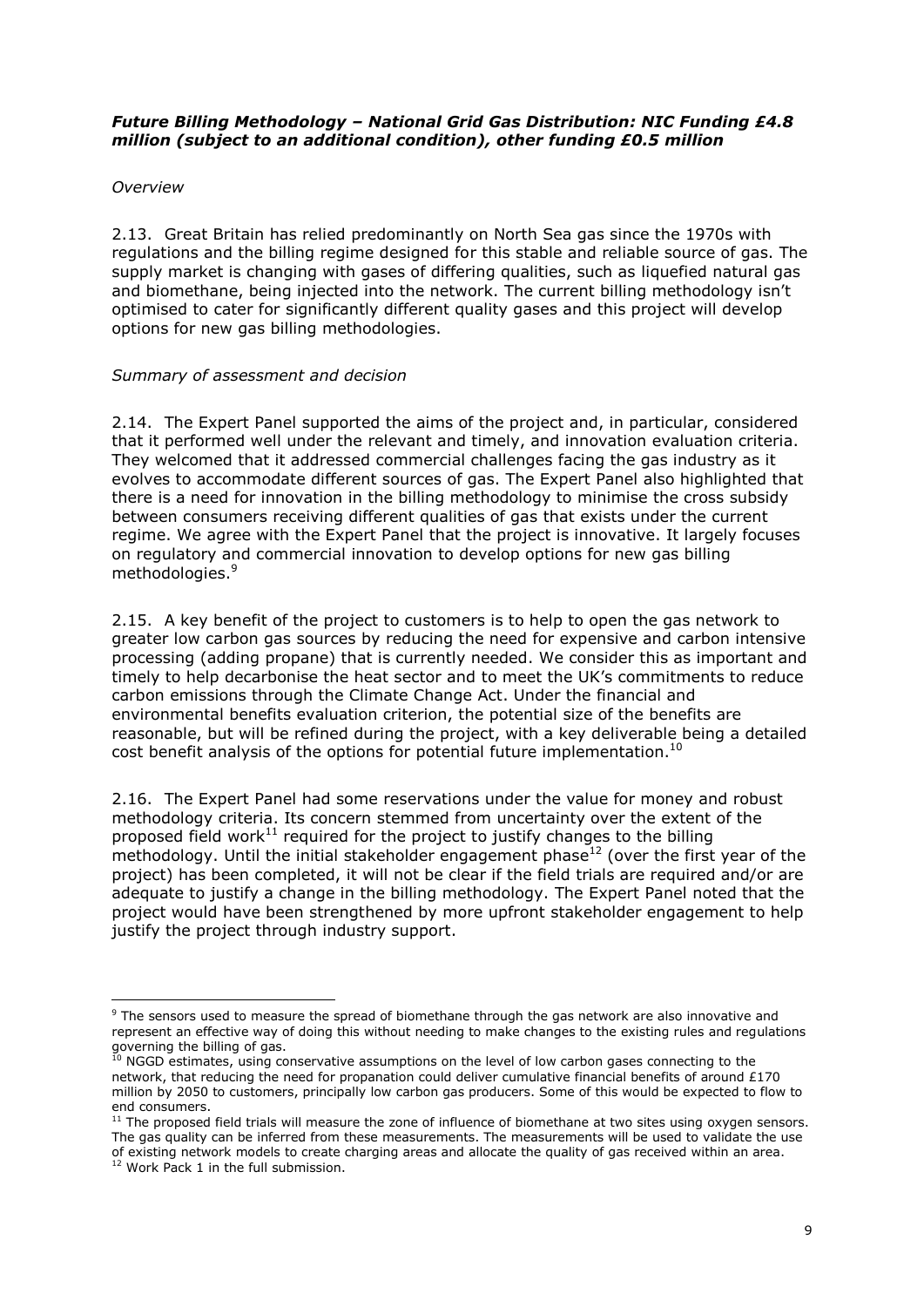2.17. The Expert Panel recommended funding the project, but introducing a stage gate after the initial stakeholder engagement phase to ensure that the proposed evidence gathering in the later stages of the project is required before committing customers' money to complete the project.

2.18. Our decision is to fund this project and we agree with the Expert Panel's report. We consider the project to be forward looking and support the consideration of change in this area of charging, which has only received limited attention thus far by stakeholders. NIC funding is necessary to help facilitate this project. There are limited direct benefits to network companies to drive such a change unilaterally and it will require stakeholders across the gas industry to work together. The project's plan to engage, share knowledge, and work collectively across industry is good. We also consider DNV GL to be a good choice of project partner due to its technical knowledge of network modelling software.

2.19. However, we agree with the Expert Panel and its recommendation to introduce a stage gate. At the stage gate, NGGD will need to demonstrate more clearly that there is demand for change and justify its approach for developing its new billing options by using evidence from industry engagement. Until this stage gate is passed, the bulk of the NIC funding (over £4m of the awarded  $£4.8m$ ) should not be spent by NGGD. We consider that the introduction of this stage gate will help ensure the project delivers good value for money to gas customers.

2.20. The introduction of this stage gate could delay the project relative to the timings in NGGD's full submission and we will work with NGGD to amend its submission and reflect any changes in requirements in the project direction.<sup>13</sup>

### **Feedback on this year's competition**

### **Expert Panel Feedback**

2.21. The Expert Panel provided some general views on the quality of the submissions in its recommendation report, including:

- It was disappointed by the small number of bids to the Gas NIC and it would be keen for the network companies to suggest ways to improve the NIC to attract more submissions.
- It was disappointed that neither of this year's projects is receiving any direct external funding, despite having strong project partnerships.
- It would also have liked more evidence within the full submissions that project partner costs have been robustly market-tested to guarantee customers are getting value for money.
- Both bids could have been improved by having more detailed information on their customer engagement plans in the full submissions.

2.22. The Expert Panel was pleased to see the companies' continued use of the Network Innovation Allowance  $(NIA)^{14}$  to fund preliminary work prior to submitting bids to the NIC. It noted that this year's projects provided better evidence of learning from: previous NIC projects, international experience and third parties. The Expert Panel was

**<sup>.</sup>**  $13$  The project direction is a document explaining the terms that the network company has to agree to as a condition of receiving NIC funding. See Chapter 3 for further information on the project direction.

<sup>&</sup>lt;sup>14</sup> The NIA was introduced as part of the RIIO price controls. It provides funding to RIIO network licensees, either to fund small projects that have the potential to deliver financial benefits to the licensee and/or its customers, or to fund the preparation of submissions to the Gas NIC.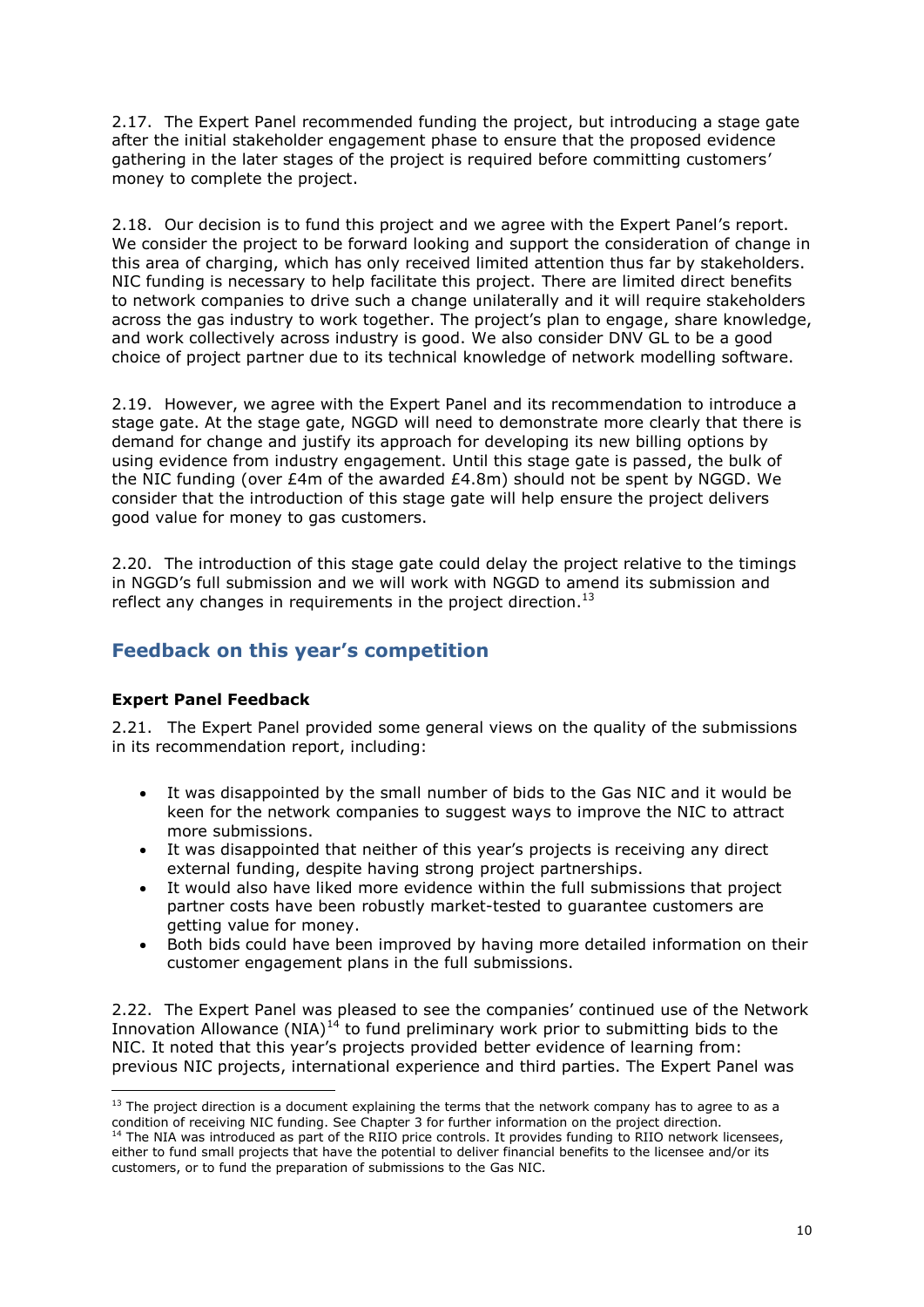also pleased that some feedback from last year's competition had been taken on board, for example the benefits of the projects to gas customers were better articulated this year.

#### **Ofgem feedback**

2.23. We were generally pleased with the project ideas brought forward and agree with the views of the Expert Panel above.

2.24. In the submissions for next year's competition we would encourage companies to demonstrate better how each project fits in with other innovative work and how this links to a wider strategy for the future of the gas networks. We will set out further thoughts in this area shortly as part of our Innovation Review consultation.

2.25. We expect the network companies to consider this feedback, and the more general messages from the Innovation Review, when developing submissions for next year.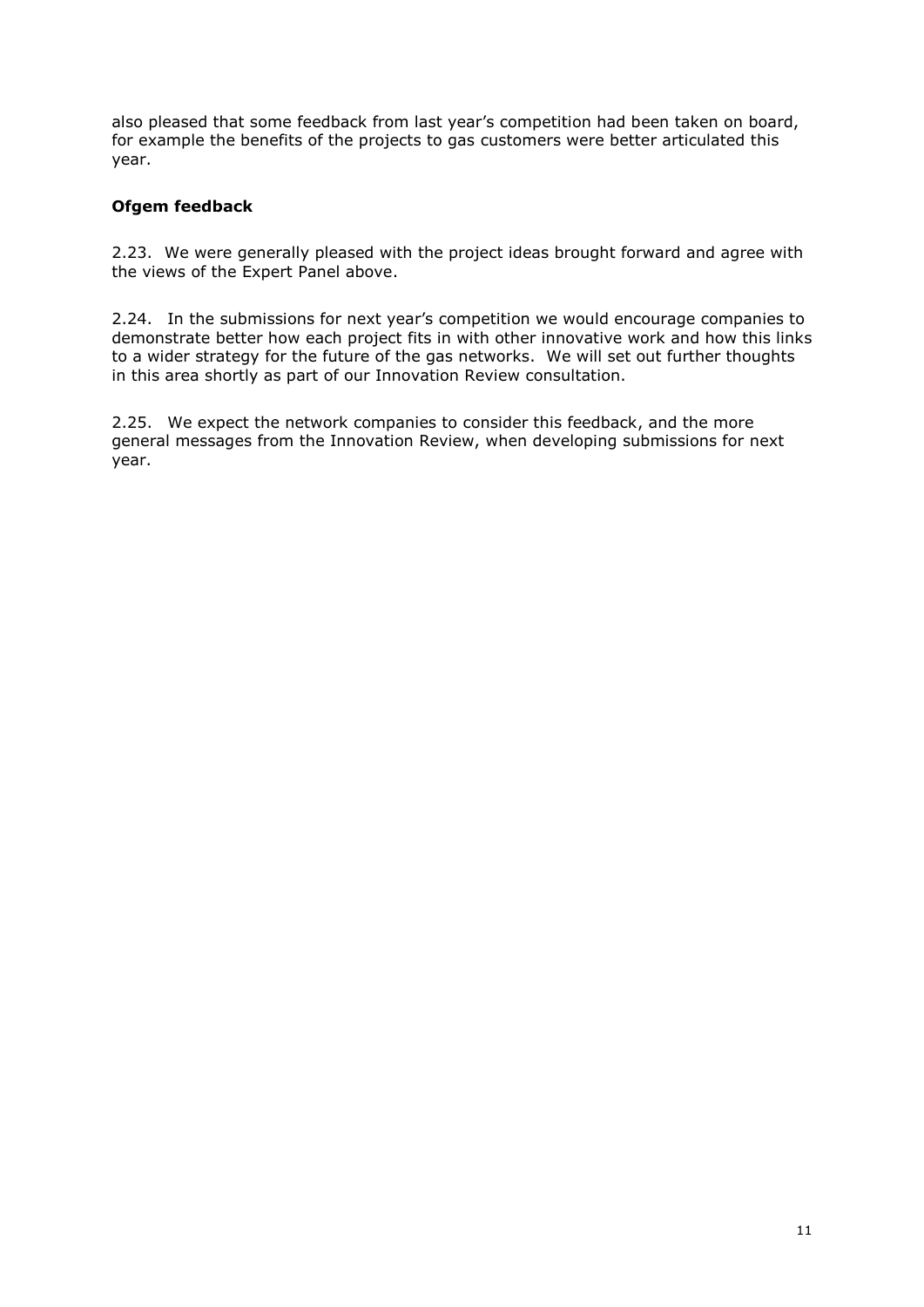# 3. Next Steps

#### **Chapter Summary**

Projects will each receive a project direction in December 2016 and will receive funding from 1 April 2017. We will publish the dates for next year's competition in early 2017.

### **Future competitions and our Innovation Review**

3.1. This year's NIC has been run at the same time as our Innovation Review. We will shortly be publishing a consultation on proposed governance changes to the Gas and Electricity NICs, as well as the Electricity NIC funding level. None of the measures being consulted on affect our NIC funding decisions this year. However, we expect that some of our proposals would (subject to consultation responses) come into effect for next year's NIC, if they are implemented.

3.2. We will be holding an Innovation Working Group meeting on 11 January 2017 to discuss our proposals, including any interactions with the NIC submissions for next year's competition. There will also be an opportunity for network companies to provide feedback on this year's process. If you are interested in attending the meeting please email [networks.innovation@ofgem.gov.uk.](mailto:networks.innovation@ofgem.gov.uk)

3.3. We will look to confirm the Initial Screening Process and full submission deadlines in early 2017. Currently, we expect that they will be similar to the deadlines in 2016.

### **Funding of selected projects**

3.4. Before funding a project, we issue a project direction explaining the terms that the funded network company has to comply with as a condition of receiving NIC funding. If the network company agrees to comply with its project direction, we will issue a funding direction to specify the amount of money to be recovered from network customers next year, through their network charges, to fund the successful NIC projects. We will issue the funding direction by the end of December 2016.<sup>15</sup> We expect the funded projects to start as soon as possible, each according to the terms in its project direction and the NIC Governance Document.

## **Monitoring of projects and dissemination of learning**

3.5. We will monitor each project to ensure it is implemented in line with its project direction. Each project will have to provide regular progress reports, in line with the requirements of the NIC Governance Document. These will be published on the companies' websites to make project learning available to all interested parties. Learning from the projects should also be made readily available and shared according to the projects' plans.

3.6. The Energy Networks Association has a portal which holds information and learning from innovation projects, including from the Low Carbon Networks Fund (LCNF)

**<sup>.</sup>**  $15$  Detail on the funding direction can be found in the Gas NIC Governance Document.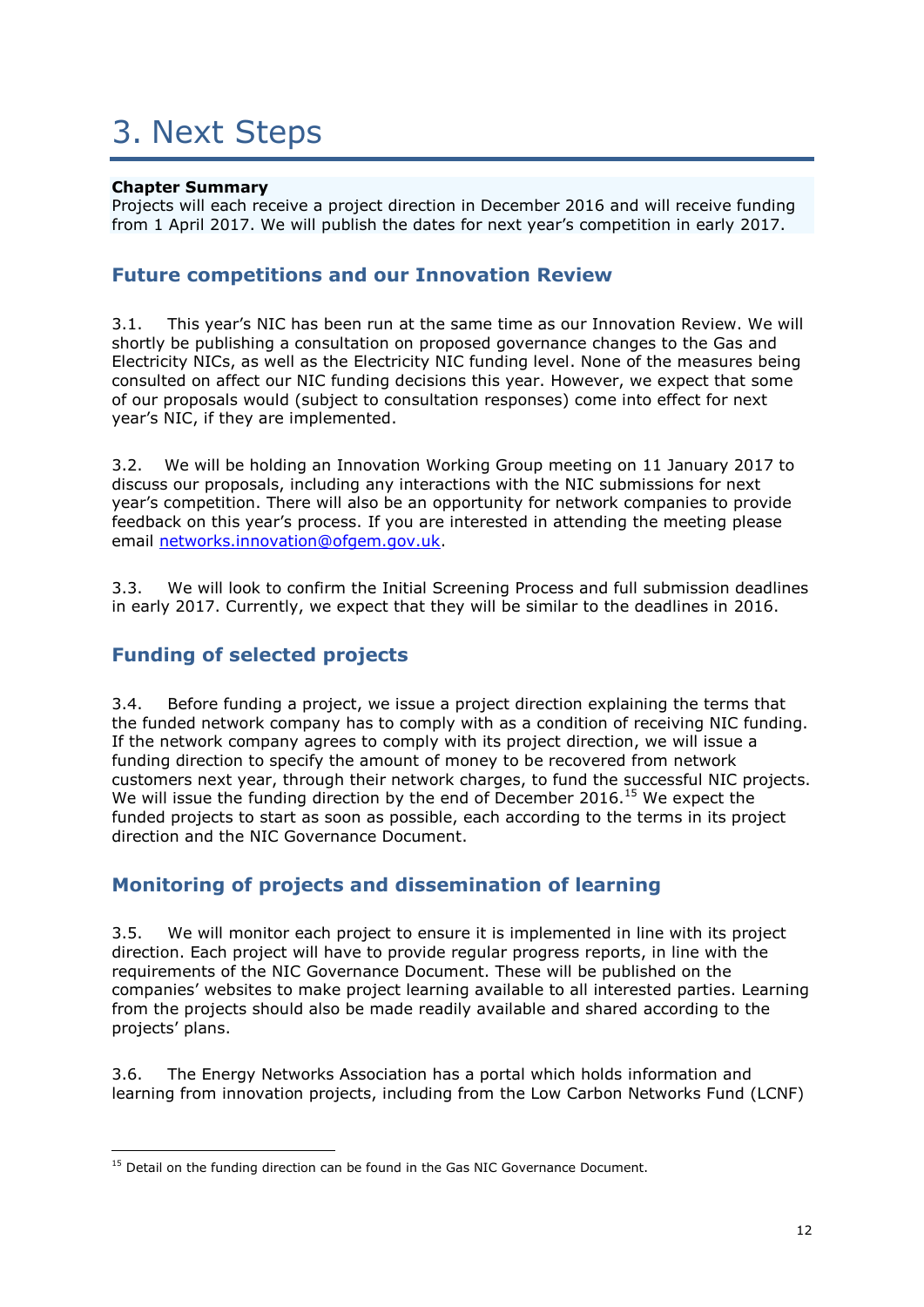and the Gas and Electricity NICs, and we expect learning from this year's projects to also be made available through the portal.<sup>16</sup>

3.7. Finally, network companies have an obligation to hold an annual conference, open to all, where they present what they've learned from their projects (including previously funded NIC schemes). The conference is called the Low Carbon Networks & Innovation Conference. Further information can be found on its website.<sup>17</sup>

**<sup>.</sup>** 16 <http://www.smarternetworks.org/>

<sup>&</sup>lt;sup>17</sup> <http://www.lcniconference.org/>